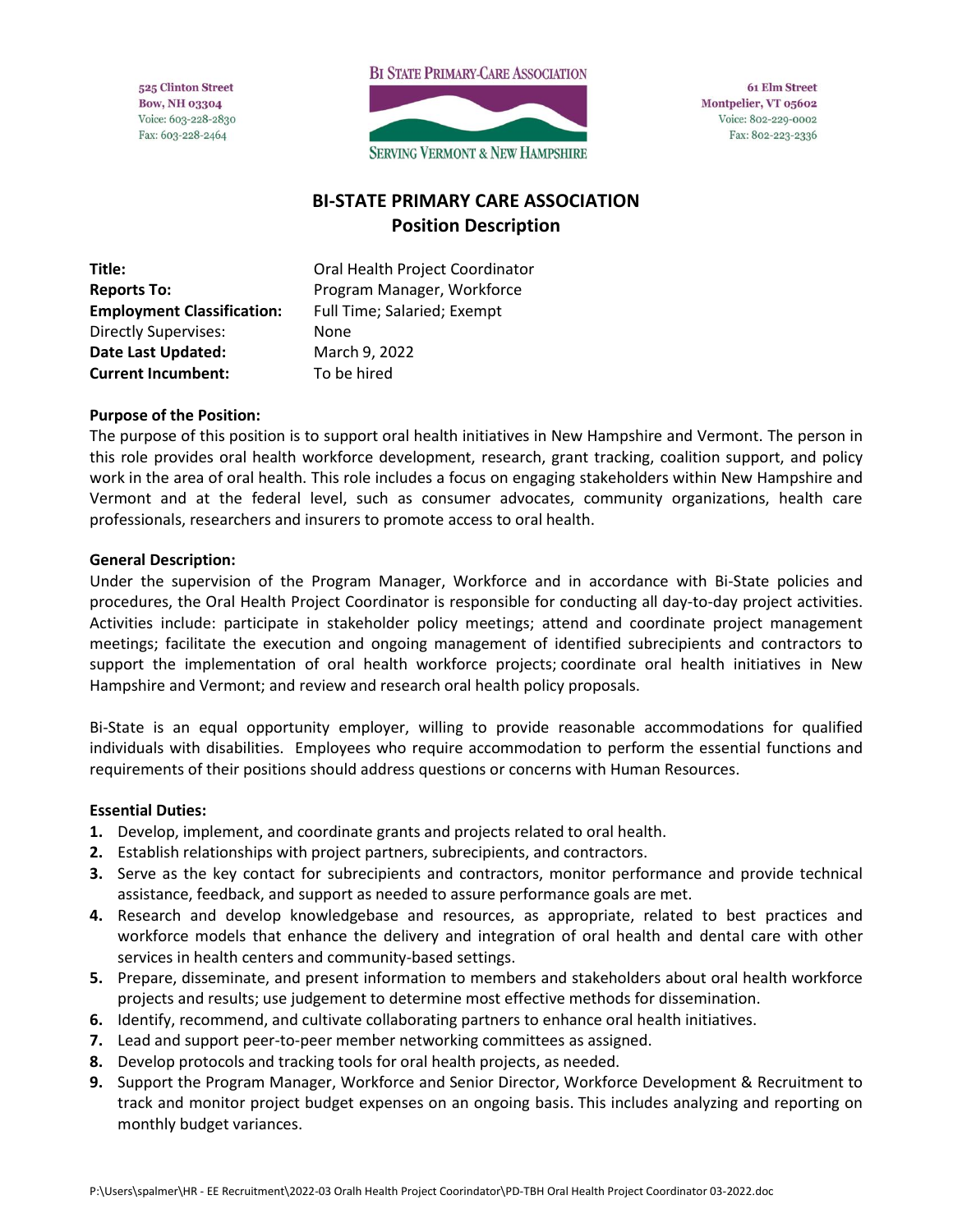## **BI-STATE PRIMARY CARE ASSOCIATION – Position Description**

## **Oral Health Project Coordinator**

Page 2

- **10.** Prepare and coordinate internal and external reporting in accordance with organizational needs and grant requirements.
- **11.** Attend Bi-State's scheduled All Staff meetings, as well as other meetings as appropriate and as requested.
- **12.** Maintain positive internal and external communication with Bi-State's staff, members, and Board of Directors.
- **13.** Actively serve as an ambassador from Bi-State to the community, building collaborative connections, and looking for opportunities to increase income for the organization. In coordination with your supervisor, identify, cultivate, solicit, and provide stewardship to potential and current donors and sponsors; develop opportunities for fee-for-service consulting; write grants; promote the group purchasing program; and look for opportunities to attract new members and strengthen relationships with existing members.
- **14.** Practice compliance with all applicable state and federal laws regarding Protected Health Information and Protected Personal Information data privacy, protection, and storage.
- **15.** Understand the mission and vision of the organization.
- **16.** Live the values of the organization: learning, integrity, responsiveness, and respect.
- **17.** Other duties as assigned by your supervisor and/or the President and Chief Executive Officer and/or the Vice President of Policy and Strategy.

# **Qualifications:**

Knowledge/Degree/License Requirements:

- **1.** Four-year baccalaureate degree is preferred.
- **2.** Experience in workforce planning and development in community-based settings preferred.
- **3.** Knowledge of oral health and provider certification and training programs and/or recruitment and retention strategies is preferred.
- **4.** Three-to-five years of relevant experience.
- **5.** Grant management experience preferred.
- **6.** Valid United States driver's license.

# Skills Requirements:

- **1.** Possess strong oral and written communication skills, including meeting facilitation.
- **2.** Possess strong computer skills (Word, Excel, PowerPoint) and ability to use Bi-State systems.
- **3.** Possess strong interpersonal skills to effectively work with the membership and public.
- **4.** High level of independence and motivation and excellent judgment required as the incumbent will regularly exercise independent discretion.
- **5.** Possess negotiation skills.
- **6.** Ability to manage large projects/grants.
- **7.** Ability to work independently and demonstrate flexibility.
- **8.** Ability to work with multiple tasks simultaneously.
- **9.** Ability to produce accurate, timely written reports using organizational systems.
- **10.** Ability to meet deadlines.
- **11.** Ability to maintain strict confidentiality.
- **12.** Ability to understand and follow complex instructions.
- **13.** Ability to respond appropriately and professionally to staff and members of the public in person, in written communication and on the phone.
- **14.** Ability to interpret data and apply, as needed, to varying uses, such as grant application guidelines.
- **15.** Ability to work well in fast-paced environment, juggle many priorities and handle stress in a professional and positive manner.

### Physical Requirements:

**1.** Most time spent sitting, with up to one-third (1/3) of time walking or standing. There are no restrictions on ability to interrupt periods of sitting.